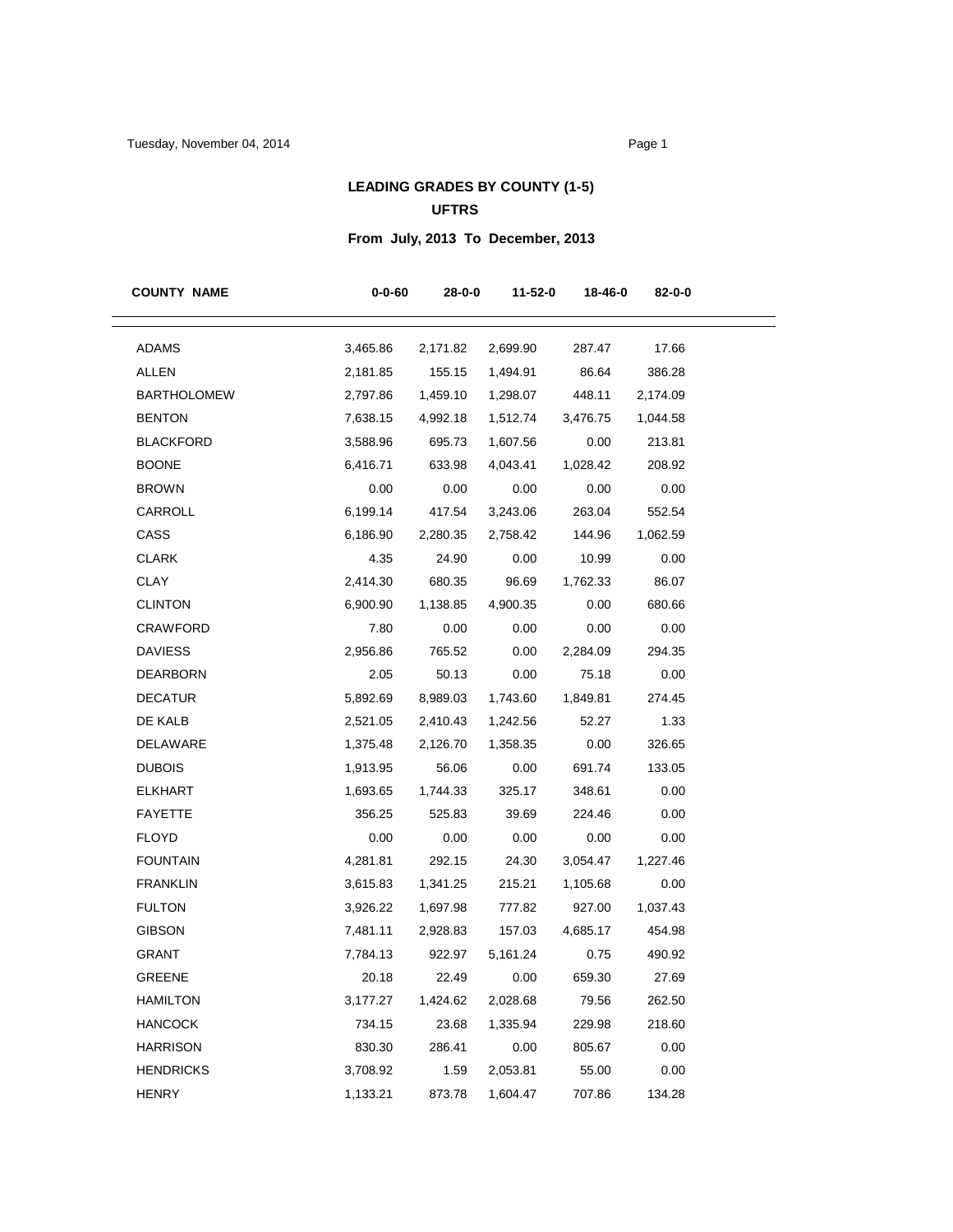## **LEADING GRADES BY COUNTY (1-5) UFTRS**

# **From July, 2013 To December, 2013**

| <b>COUNTY NAME</b> | 0-0-60    | $28 - 0 - 0$ | $11 - 52 - 0$ | 18-46-0  | 82-0-0   |
|--------------------|-----------|--------------|---------------|----------|----------|
| <b>HOWARD</b>      | 5,316.74  | 1,855.80     | 2,960.98      | 23.68    | 689.32   |
| <b>HUNTINGTON</b>  | 5,396.50  | 2,159.64     | 2,654.76      | 346.40   | 3,239.42 |
| <b>JACKSON</b>     | 3,058.39  | 2,080.28     | 14.73         | 1,872.61 | 65.59    |
| <b>JASPER</b>      | 4,277.15  | 2,938.52     | 244.60        | 734.13   | 389.89   |
| JAY                | 2,202.08  | 2,983.44     | 1,173.29      | 92.13    | 1.21     |
| <b>JEFFERSON</b>   | 67.02     | 200.83       | 0.00          | 31.33    | 0.00     |
| <b>JENNINGS</b>    | 867.47    | 0.00         | 0.00          | 31.74    | 0.00     |
| <b>JOHNSON</b>     | 1,614.40  | 1,184.70     | 507.79        | 352.47   | 155.81   |
| <b>KNOX</b>        | 6,194.07  | 2,215.67     | 0.00          | 3,488.48 | 304.79   |
| <b>KOSCIUSKO</b>   | 2,979.04  | 5,274.82     | 640.80        | 167.90   | 294.91   |
| LAGRANGE           | 2,594.82  | 4,188.36     | 533.03        | 0.00     | 0.00     |
| LAKE               | 1,372.36  | 1,787.39     | 84.36         | 318.21   | 135.60   |
| LA PORTE           | 2,493.29  | 1,524.39     | 207.22        | 606.50   | 1,262.50 |
| LAWRENCE           | 3.93      | 331.03       | 0.00          | 788.62   | 2.42     |
| <b>MADISON</b>     | 4,542.53  | 1,928.63     | 4,305.81      | 28.45    | 630.13   |
| <b>MARION</b>      | 23.96     | 66.81        | 19.23         | 1.31     | 0.00     |
| <b>MARSHALL</b>    | 3,454.41  | 534.26       | 926.64        | 418.52   | 248.81   |
| <b>MARTIN</b>      | 0.00      | 41.66        | 0.00          | 452.70   | 25.21    |
| <b>MIAMI</b>       | 2,518.83  | 560.84       | 1,166.53      | 234.03   | 0.00     |
| <b>MONROE</b>      | 0.00      | 0.94         | 0.00          | 0.00     | 0.00     |
| <b>MONTGOMERY</b>  | 7,350.26  | 829.86       | 328.00        | 5,042.34 | 1,365.70 |
| <b>MORGAN</b>      | 523.14    | 11.50        | 240.46        | 0.88     | 120.66   |
| <b>NEWTON</b>      | 6,191.37  | 3,524.14     | 1,585.23      | 2,067.82 | 1,369.41 |
| <b>NOBLE</b>       | 871.39    | 1,633.11     | 278.75        | 495.68   | 30.30    |
| OHIO               | 33.67     | 0.00         | 0.00          | 0.00     | 0.00     |
| ORANGE             | 509.76    | 173.54       | 0.00          | 265.75   | 0.00     |
| <b>OWEN</b>        | 0.00      | 0.00         | 0.00          | 0.00     | 0.00     |
| PARKE              | 728.23    | 91.45        | 99.00         | 403.72   | 447.42   |
| PERRY              | 0.00      | 0.00         | 0.00          | 0.00     | 0.00     |
| <b>PIKE</b>        | 1,157.69  | 7.85         | 0.00          | 591.49   | 46.27    |
| <b>PORTER</b>      | 11,805.43 | 7,551.46     | 3,012.42      | 3,619.71 | 3,656.47 |
| <b>POSEY</b>       | 7,249.83  | 805.67       | 1.00          | 5,628.49 | 154.19   |
| <b>PULASKI</b>     | 3,383.40  | 1,704.62     | 1,559.52      | 104.03   | 1,397.86 |